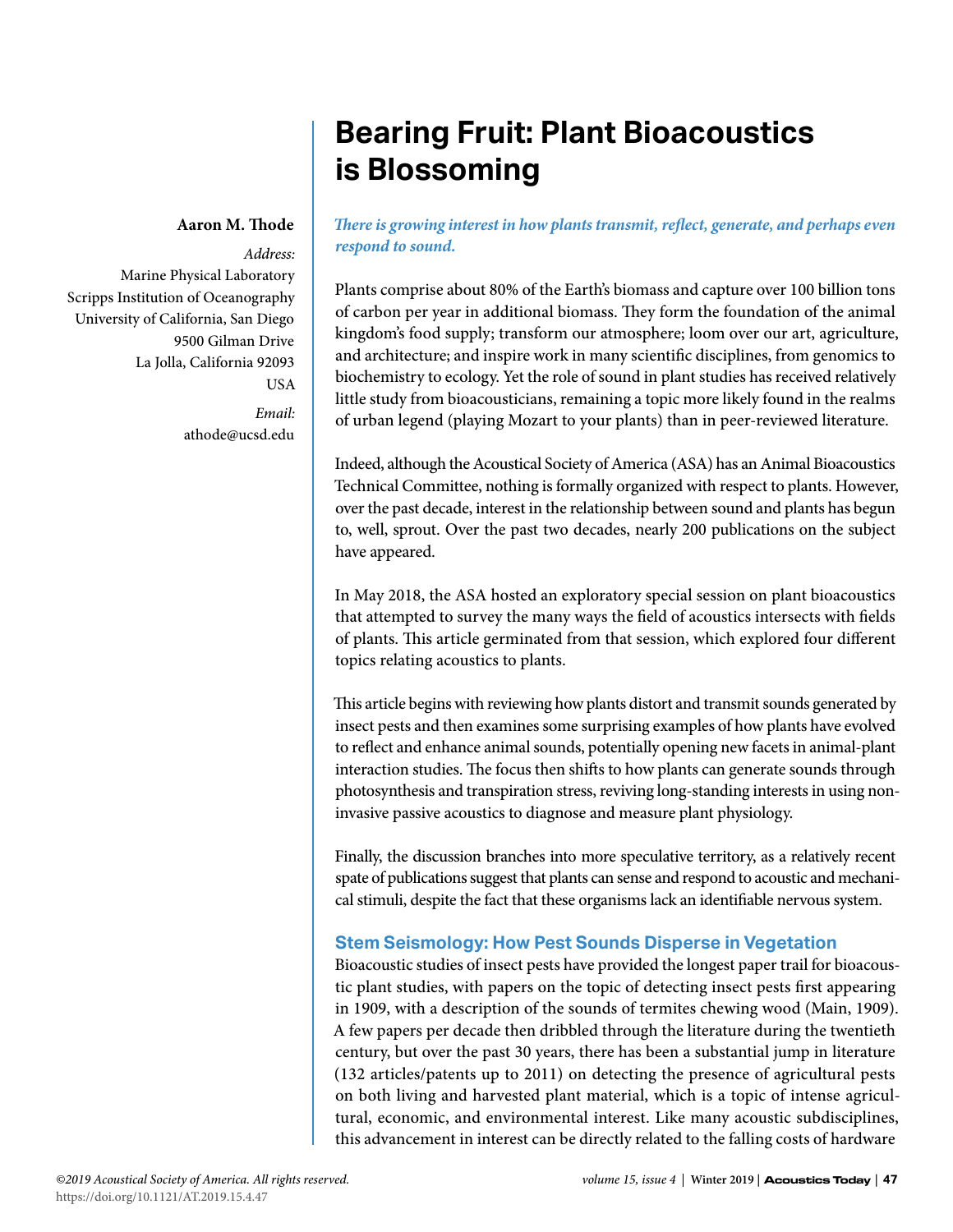to detect and measure sound and the increasing sophistication of computational signal-processing abilities. Studies using bioacoustic tools to detect plant-based pests will continue to expand, given that over 218 species across 12 different insect orders have been identified as using sounds or vibration for communication, with the true number of species certainly being much higher (Hill, 2008).

Investigators across the United States study a wide variety of pests. Richard Mankin at the US Department of Agriculture (USDA) has conducted research on how to spot invasive pests like the devastating Asian citrus "jumping plant lice" (*Diaphorina citri*) and Asian longhorn beetle (*Anoplophora glabripennis*) in living trees, whose larvae break fibers while feeding or moving through woody tunnels (Mankin et al., 2011, 2018). Alexander Sutin at the Stevens Institute of Technology (Hoboken, NJ) has focused on insect detection in agricultural shipments and wood packing materials (Sutin et al., 2017). Richard Hofstetter at Arizona State University (Tempe) has conducted detailed investigations into the sounds of multiple species of piñon bark beetles, which naturally live in native piñon trees throughout the American West (Hofstetter et al., 2014). However, a drying climate has stressed these trees, leading to outbreaks of bark beetle infestations that have been estimated to kill nearly a third of piñon trees in the United States.

Despite the wide variety of species examined, there are consistent patterns and challenges faced by all these researchers. Many insect larvae in woody substrates produce broadband, even ultrasonic, pulse trains of short, 1- to 10-ms impulses. The pulses often occur in short bursts, with interpulse intervals of 200 ms or less. Adults of other species generate tonal signals with substantial harmonics. The signals are normally detectable to only several centimeter ranges when propagating through the air, but whenever the vibrations of a single animal travel through plant substrates, they have been detected by accelerometers up to 4 meters distant before fading into the background noise spectrum. Ultrasonic sounds (>20 kHz) are particularly effective for long-range detection because background noise levels are generally low.

The increasing scrutiny of these sounds has made plant researchers appreciate how crucial the structure of plants is in transmitting and modifying sound. The anisotropic and heterogeneous nature of plants causes filtering, waveguide dispersion, and even the resonant enhancement of insect signals

in a manner that a seismologist or ocean acoustician would find familiar.

Lujo et al. (2016) have presented in detail one example of such research in plant lice. Males vibrate their wings to generate 0.2-kHz tonal signals with harmonics up to 3 kHz, which are transmitted down their legs into tree branches. The relative strength of these harmonics changes with distance along a branch, but females tend to respond as long as a few harmonics are still present. Waveguide dispersion effects are apparent, with different frequency components traveling at different speeds along the branch, and multiple researchers have speculated that insects might exploit these frequency-dependent absorption and dispersion effects to estimate the direction and distance to a potential mate.

Even more intriguing is the limited evidence that suggests that insect sounds can be transmitted *between* different plants, even those that aren't physically touching. Shira Gordon and her colleagues at the USDA (2019) have investigated how mating calls from the glassy-winged sharpshooter (*Homalodisca vitripennis*) are transmitted through grapevines by using a transducer to mechanically vibrate a single plant stem and then using a laser Doppler vibrometer (LDV) to characterize the resulting transmission along the plant. Like other researchers, Gordon et al. found evidence of frequency-dependent dispersion, in that the higher harmonics of the call had higher group sound velocities than the lower harmonics, consistent with Bernoulli-Euler beam flexure theory. What was more surprising was that they found evidence that these artificially generated calls could be transferred between nonconnected plants by sound radiation from the broad grape leaves that act like crude diaphragms in speakers. The LDV could still detect 100-Hz vibrations on plants separated by up to 10 cm from another plant agitated by the transducer, albeit attenuated by 60 dB, with higher frequency components detectable at shorter distances.

The practical importance of plant propagation effects on insect signals is that it complicates efforts to automatically detect and distinguish insect sounds from other acoustic sources, a problem familiar to many animal bioacousticians. Furthermore, researchers are investigating whether acoustic playbacks of insect sounds or variations thereof could be used to prevent or even expel existing pests from trees using various sounds (e.g., Hofstetter et al., 2014), and knowledge of the transmission path through plants is an obvious requirement for reproducing convincing fidelity.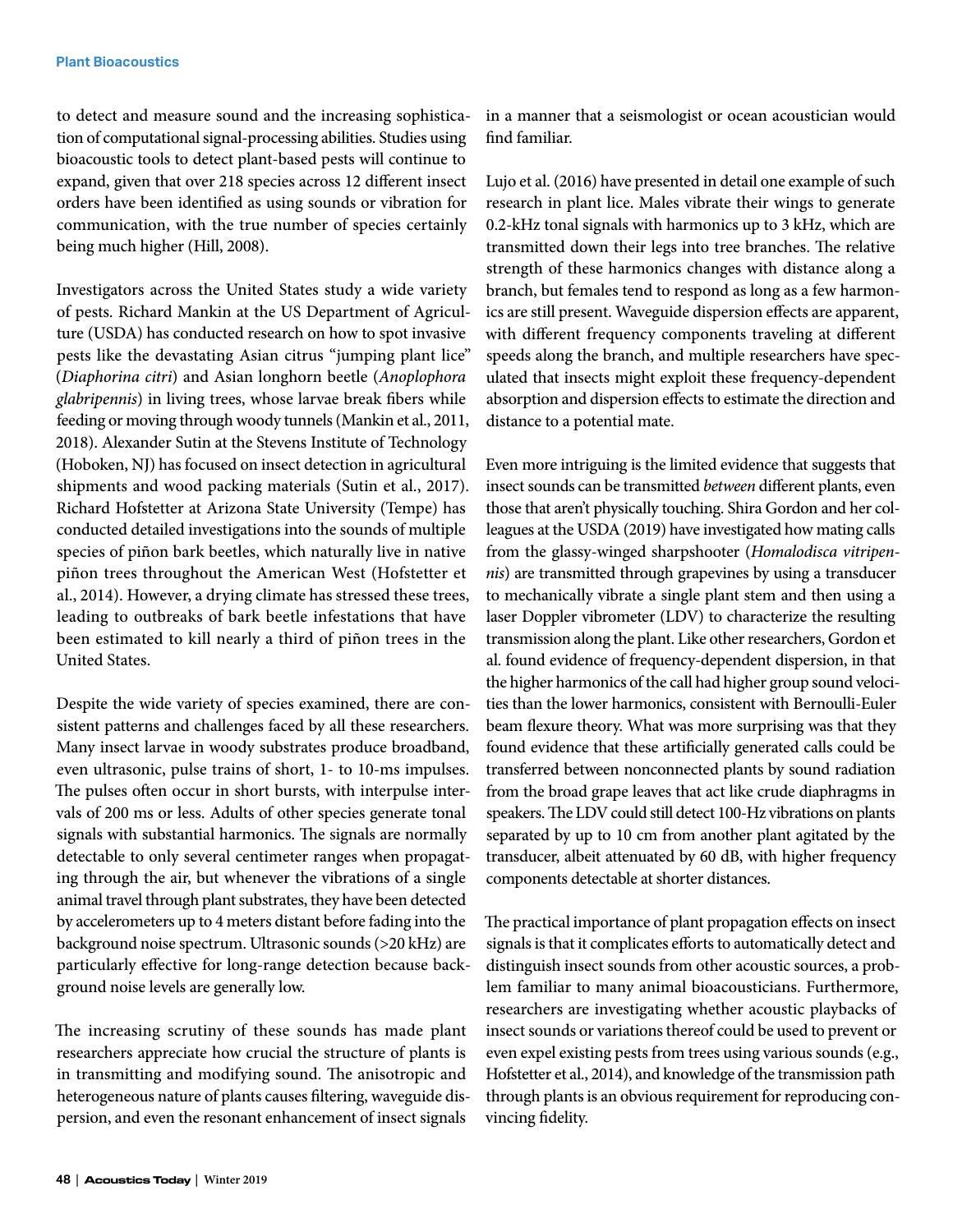### **Who's Signaling Who? Animal-Plant Acoustic Interactions**

Given that plants play such an important role in transmitting animal signals, biologists have begun investigating whether plants have evolved mechanisms to enhance or repress animal acoustic signals. Although current evidence is fragmentary, what exists is intriguing. During a presentation at the ASA plant bioacoustics special session, Michael G. Schöner at the University of Greifswald (Greifswald, Germany) revealed that various bat species pollinate around 250 genera of tropical plants. His close examination of several of these species has found that the petals and flowers of these plants generate strong reflections of bat ultrasonic signals over a broad range of aspect angles. Removal of these structures reduced the ability of bats to locate and pollinate the plants (Schöner et al., 2016). As one particular example (**Figure 1**), a pitcher plant (*Nepenthes hemsleyana*) that serves as the mutualistic (mutually beneficial) host for a small bat species (whose feces fertilize the plant) has a concave structure in the back wall that serves as a reflector. A closely related pitcher plant species that does not host bats lacks this structure and is dramatically less acoustically reflective. Although these detailed measurements have been directly conducted only in a few plants, Schöner et al. noted that the fertilization by bat feces is not uncommon in other plant species, including trees. They also observed that many bat-interacting plants display *flagellichory*, the characteristic of exposing fruits by hanging them on a long peduncle, a structure would seem to enhance a bat's ability to acoustically detect fruit.

Although his research has been confined to bats, Schöner et al. (2016) have speculated whether plants have evolved structures to enhance signals from other animal orders such as insects. Several ant species colonize plants and have alarm signals that are transmitted via knocking their bodies on the plant's stem, alerting the entire colony. No one knows whether plants could have evolved efficient means of enhancing these signals.

However, entomologists have studied the phenomenon of "buzz-pollination" for decades, wherein pollinating insects (mostly bees) use vibrations to release and extract pollen from flowers. Buzz-pollinated flowers occur in species from 65 different plant families and are believed to have independently evolved multiple times. Although considerable research has examined the behavior and signals produced by pollinating insects, a recent review paper on buzz-pollination (De Luca and Vallejo-Marín, 2013) noted relatively little work has been performed on how the mechanical structures of flowers



*Figure 1. Passive acoustic signaling in two nonrelated plant species. The neotropical vine* Marcgravia evenia *attracts bats, which pollinate its flowers. Exemplary spectral directional patterns of a dish-shaped leaf (a) and a foliage leaf (b) are shown. Dish-shaped leaf echoes were of high intensity, were multidirectional, and had an invariant echo signature compared with those of foliage leaves. The paleotropical carnivorous plant* Nepenthes hemsleyana *attracts bats that fertilize the plant with their feces. Exemplary spectral directional patterns of the back wall of* N. hemsleyana *pitchers (c) show that this structure is a similar multidirectional echo reflector as the dish-shaped leaves of*  M. evenia. *Such structures are missing in other pitcher plant species such as* N. rafflesiana *(d), the closest relative of* N. hemsleyana*, that does not attract and host bats. Reprinted from Schöner et al., 2016, with permission from Elsevier.* 

may have coevolved to permit species-specific stimulation of pollen release.

Perhaps further surprising acoustic interactions between plants and animals lie in wait.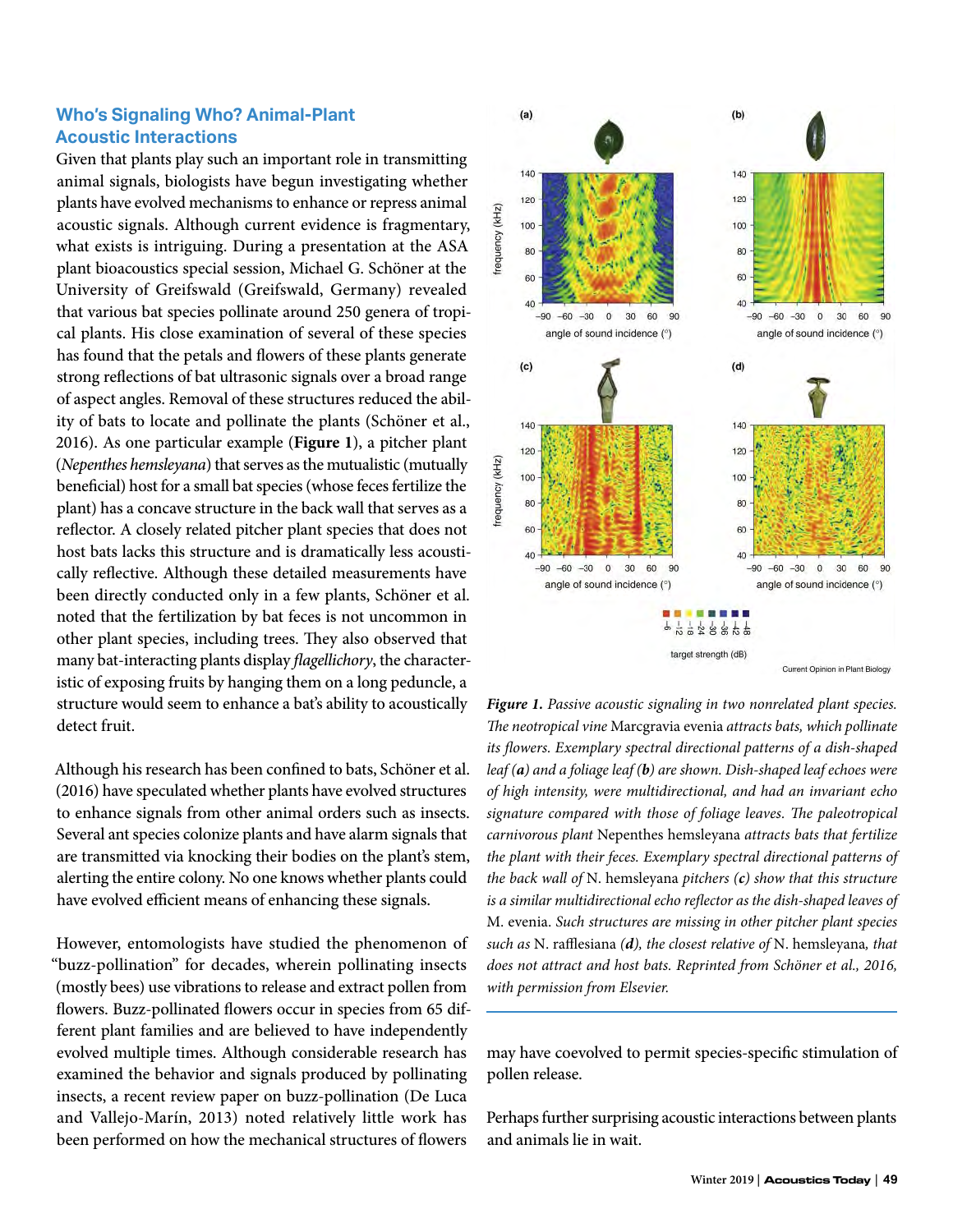#### **Probing Plant Physiology**

Plants can transmit and reflect animal sounds, but they also produce sounds as well as a result of various physiological processes. Bending and drying wood produces microfractures and other displacements that can generate acoustic energy, a process dubbed acoustic emission (AE). As far back as 1933, Kishinouye (1990) conducted what may have been the first AE experiment by recording the sounds made by a piece of wood under bending stress. Active research continues into using AE techniques to check the quality of lumber being dried on an industrial scale as well as being a host of other inorganic structures and materials.

However, the most consistent acoustic study of plant physiology began in 1966 (Milburn and Johnson, 1966), when researchers observed that dehydrating plants produce ultrasonic cavitation sounds. We all know that plants need water to survive, but what we generally do not realize is that less than 1% of the water consumed by a plant is used to grow via photosynthesis.

Instead, more than 99% of the of water absorbed by plant roots rises through the stem or trunk along a thin cylindrical layer called the *xylem*, on its way to being transported toward *stomata* embedded in the leaves where it eventually transpires into the atmosphere. This internal water flow transports nutrients to the leaves and cools and maintains the shape and structure of the plant on both a macro- and microscopic level. As the water evaporates from the leaves, the high viscosity (and thus surface tension) of the water causes it to be wicked up from the roots, and thus the various conduits conducting water through the xylem are under hydraulic pressure. When water becomes scarce in the ground, the conduit tension increases, just like the tension you feel in your mouth when trying to suck a particularly thick milkshake through a small-diameter straw. When the milkshake is nearly gone, air bubbles enter the straw and create loud sounds that siblings have used to annoy each other for generations.

Similarly, if the hydraulic tension in the xylem of the plant gets too large, gas will begin entering the conduits, forming cavitation bubbles that, if they grow too numerous and large, will impair sap flow and eventually wilt and kill the plant. As these bubbles form and cavitate, they radiate acoustic energy, as any frustrated underwater propeller engineer will tell you. These ultrasonic signals can be picked up by transducers placed in the bark and can thus reveal whether an in situ plant is drought stressed.

The possibility of using noninvasive, nondestructive acoustic methods to measure the drought stress of plants in the field has fascinated scientists for decades. This is because standard methods for measuring hydraulic conductivity involve needles and other invasive poky things, which tend to inject air bubbles, creating all sorts of artifacts in the resulting measurements.

However, multiple challenges face acoustic measurements. Plants produce bubbles in a multitude of ways beyond dehydration, including fiber cavitation, mechanical strain and fracturing, rewatering, freezing, and thawing. Progress on this front has interesting parallels to signal classification in animal bioacoustics; increasing signal-processing capabilities has allowed more detailed features of cavitation signals to be extracted and correlated with different source mechanisms. For example, recent work has found that dehydration cavitation generally produces signals with peak frequencies between 100 and 200 kHz, whereas other bubble-formation processes tend to produce signals with lower peak frequencies (De Roo et al., 2016). Hindering further progress is a lack of knowledge about the detailed micromechanics of how cavitation bubbles form. And just as the case with insect sound transmission, the ultrasonic cavitation signals experience absorption and dispersion as they work their way through the complex structure of a plant, complicating signal feature extraction and classification.

Even more troublesome is that all acoustic metrics to date are nonlinearly related to dehydration level (formally defined as percentage loss of hydraulic conductivity), in part because acoustic cavitation is related to *changes* in air embolism (dehydration) rather than the absolute level of drought stress itself. Raw counting of cavitation signal rates turns out to be an inconsistent indicator of drought stress, so more recent work has added measurements of cumulative energy (or sound exposure), which has led to some improvements (De Roo et al., 2016). The prospect of measuring drought stress in the field with acoustics remains tantalizing.

A completely independent line of research into plant photosynthesis has emerged in underwater acoustics, where multiple researchers have investigated how underwater photosynthesis in seagrass and, more recently, marine algae can be detected using sonar. The work by Freeman et al. (2018) on algae has even found that photosynthesis can be measured with passive acoustics by detecting the "ringing" of the oxygen bubbles as they separate from the plant and drift toward the surface. Tank measurements of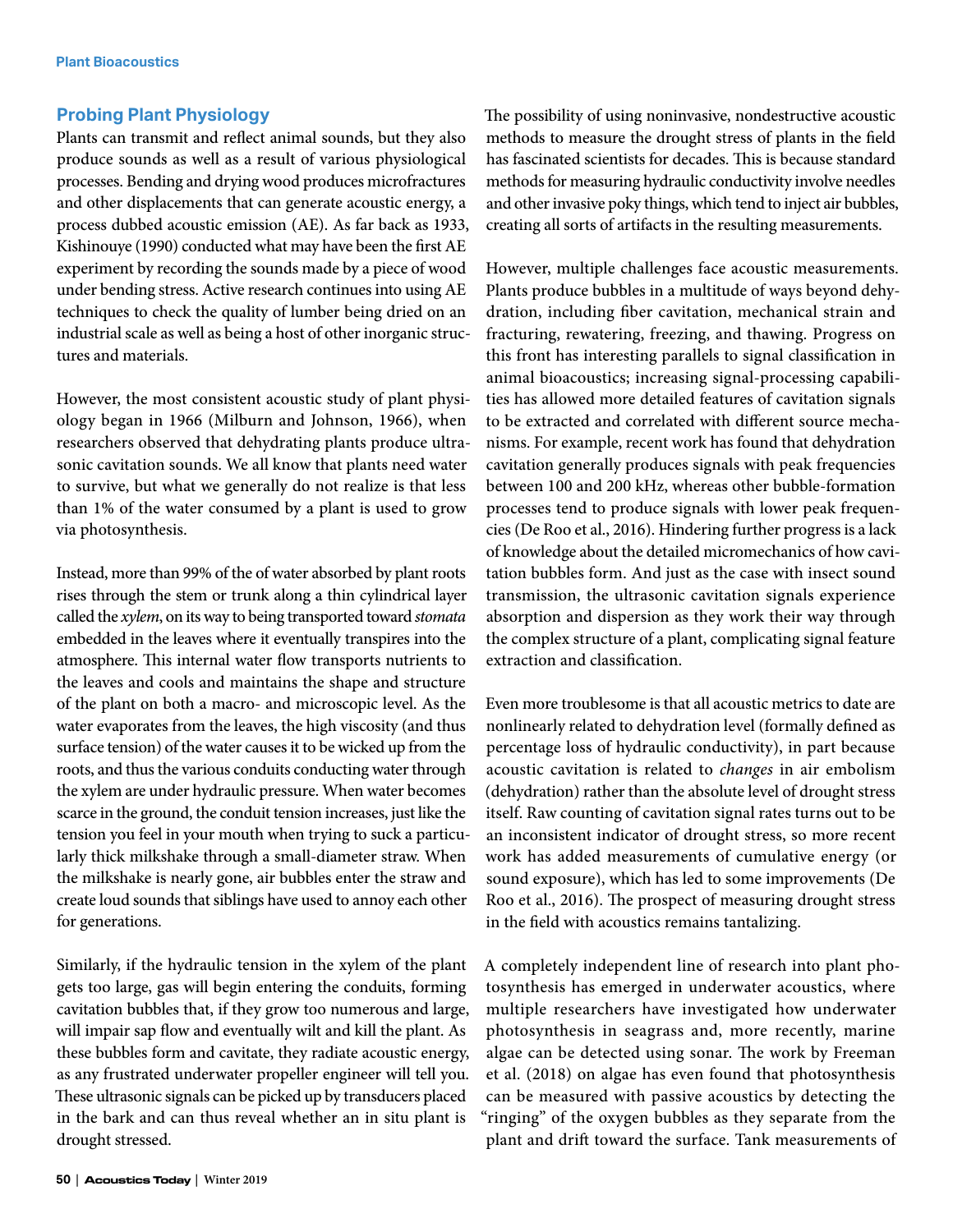

*Figure 2. Relationship between algae photosynthesis and passive acoustic bubble detection. A: relationship between time of day, bubble detection rate, and bubble frequency. B: relationship between measured sound exposure level (SEL) of bubble pulses and dissolved oxygen level in tank. Reproduced from Freeman et al., 2018.* 

the alga *Gracilaria salicornia* showed that photosynthesis causes bubble oscillations between 3 and 35 kHz, with the cumulative sound energy (sound exposure level) tracking the rising and falling of dissolved oxygen levels across daytime and nighttime light levels (**Figure 2**).

Interestingly, Freeman et al. (2018) found that field measurements of daytime ambient noise in this same frequency band appear to correlate with the percentage of algal cover on coral reefs, independent of other reef-based bioacoustic processes. Algal dominance is a key indicator of coral reef ecosystems stress because warmer waters, polluting nutrients from terrestrial runoff, and the removal of herbivorous fishes for human consumption all promote algal growth. These observations suggest that it may be possible to quantify the degree of reef degradation through passive acoustic monitoring.

#### **Beatles and Beetles: Do Plants Respond to Sound or Other Vibration?**

Despite casual appearances, evidence abounds that vascular plants respond to changes in environmental conditions. Flowers open during the day and close at night, roots grow in the direction of moisture, and leaves generate natural repellents when an insect chews on them. Plants even respond to the actions of other plants via communication by direct touch, light, and chemical compounds. For example, plants neardrought-stressed plants will respond by closing the stomata in their leaves so as not to lose more water.

It is not surprising, therefore, that many have wondered whether plants respond to sound or mechanical vibration over both short- and long-term scales despite their lack of clear sensory mechanisms for detecting it. Trees do change growth patterns in response to low-frequency mechanical vibration. For example, scientific studies of the effect of wind on tree growth go back to 1803, and the impressive (and vaguely Dr. Seussian) term "thigmomorphogenesis" was coined in 1973 to "describe the response of plants to wind and other mechanical perturbations, including mechanical bending or flexing or by touching or brushing by passing animals" (Telewski, 2006, p. 1468). If plants could change growth patterns in response to low-frequency perturbations, why not sound?

The earliest peer-reviewed research on the topic from the 1950s and 1960s seemed focused on how music playbacks influenced plant yields (Klein and Edsall, 1965). There seemed to be little attempt to standardize procedures for music selection, and one can find literature results for Karnatic music (a form of Indian classical music), Gershwin's "Rhapsody in Blue," wedding music, Gregorian chant, and the Beatles (specifically, "I Want to Hold your Hand"). There was also little-to-no attempt to standardize species selection, playback duty cycle, source level, or other playback variables, and even definitions of plant response were inconsistent. Given the lack of controls and standardization, one would probably not be shocked to realize that the reported responses were all over the map (e.g., "we could not observe any stem nutation in plants exposed to the Beatles"; Klein and Edsall, 1965) and generally irreproducible. Work on the topic dropped into the realms of urban folklore and middle-school science fair projects. Highly questionable claims by a 1973 bestselling book, *The Secret Lives of Plants*, cast a miasma over the entire topic for decades.

A series of papers by Weinberger and various coauthors (e.g., Weinberger and Burton, 1981) seem to be among the first to eschew music in favor of single-frequency tones and other simple reproducible signals to study plant response. The continuing advent of low-cost electronically customizable and reproducible sound playbacks seems to have led to a spurt of credible research on the topic, with more rigorous controls, beginning in the twenty-first century (Jung et al., 2018).

Several papers have attracted particular attention. Appel and Cocroft (2014) published observations that the playback of caterpillar feeding sounds (think "munching") in the absence of caterpillars led rosette plants to release higher levels of chemical defenses (glucosinolates and anthocyanins) once actual caterpillars started to feed on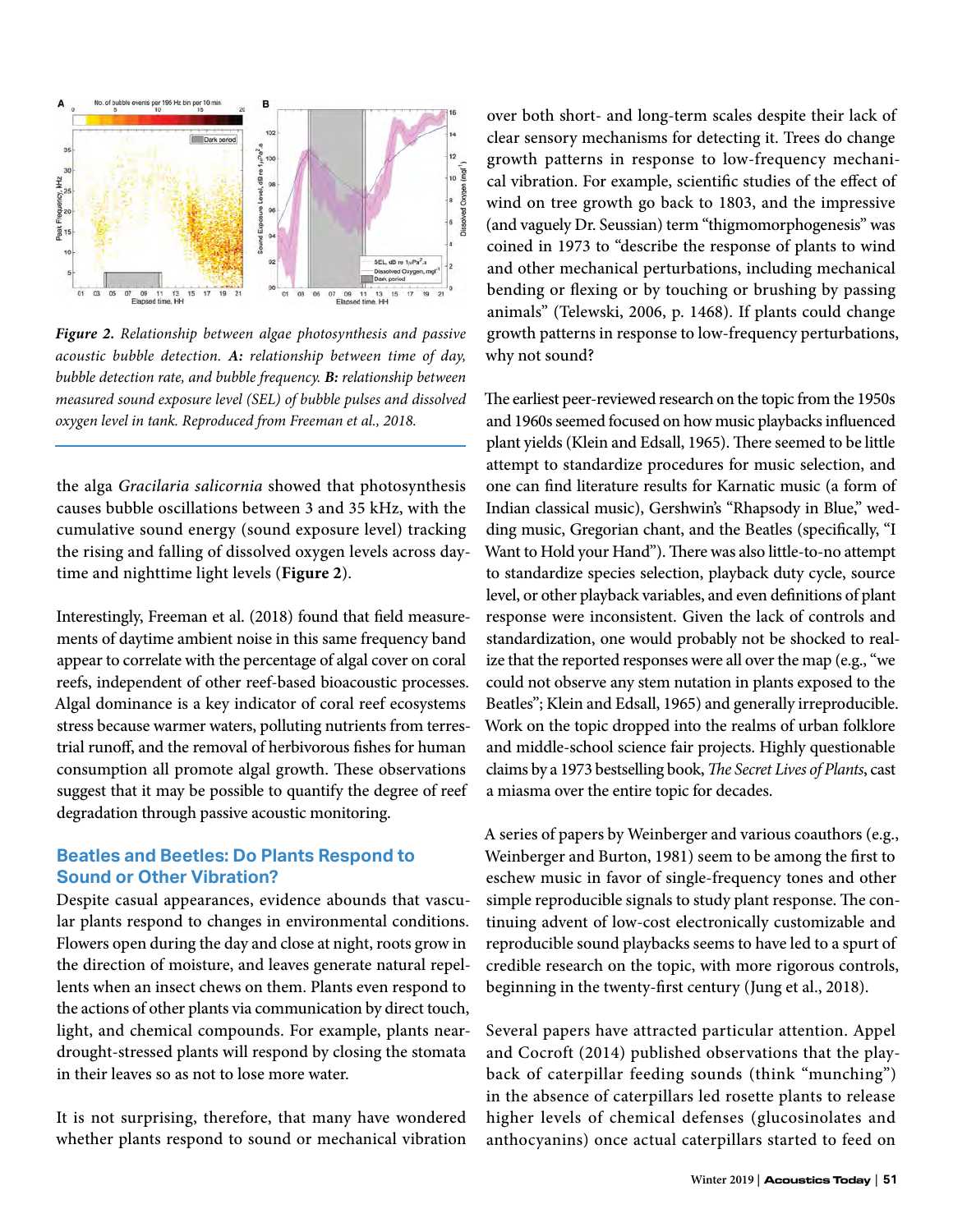#### **Plant Bioacoustics**



*Figure 3. a: Playback of caterpillar feeding vibrations increased the induced response of A. thaliana to herbivore damage compared with novibration controls:* \*P*<0.05; error bars 95% confidence;* N*=44/bar (43 for rosette center); N.S., not significant. b: Gray scale map showing the increase in chemical response in the playback leaves (pbl) and same-age systemic leaves (sl), expressed as the percent change from the levels in control plants. c: Relationship between the amplitude of chewing vibration playbacks and the chemical defensive response (*N*=22). GS, glucosinolates. Reproduced from Appel and Cocroft, 2014.* 

the leaves. In other words, sound had a "priming" effect on the chemical defenses of the plant. The caterpillar sounds were initially recorded with a laser Doppler vibrometer and then reproduced using piezoelectric actuators supported under a leaf, mimicking the duty cycle and source level of the original signals with as much fidelity as possible. Two plants received playback while an additional two had an actuator attached but no playback. Playbacks of wind and leafhopper insect calls (which occupy a similar spectral range as the caterpillars) were also conducted. Each test plant had two leaves removed and were tested for chemical defense expression; one leaf had the piezoelectric actuator attached, and the other (systemic) leaf was selected from the part of the rosette most distant from the activated leaf. **Figure 3** illustrates that the authors found that chemical defense concentrations rose 32% in the directly activated leaves and 24% in the more distant leaves and that increasing the amplitude of the playbacks corresponded with increasing concentrations of chemical response. Playbacks of the other two sounds yielded responses statistically indistinguishable from the control.

Monica Gagliano is another researcher who has consistently published work on potential plant responses to sound, with a particular focus on root growth in response to sound playbacks. Her work seems representative of modern playback experiments. After some initial work showing that bean sprout roots grow toward 200-Hz playback tones, Gagliano and her colleagues (2017) described how garden pea roots

responded differentially to accessible water, flowing (but inaccessible) water, and recorded sounds of flowing water. To demonstrate this, the authors gave growing plant roots an opportunity to grow into one of two plastic trays, one of which served as a control, and the other was exposed either to a PVC tube containing inaccessible moving water (while keeping the soil temperature constant) or to a speaker broadcasting back the circulating water sound (**Figure 4**). They found strong evidence that the presence of water circulating in a PVC pipe attracted root growth even though the water was not accessible and the temperatures remained the same (scenarios TS1 and TS2). Oddly enough, they found the presence of the embedded speaker and MP3 playback device seemed to repeal root growth regardless of whether and what type of sound was played (scenarios TS3-TS6). They then modified the experiment so that both plastic trays were outfitted with playback systems but with only one broadcasting flowing water sound (scenarios TS7-TS9). Only then did they note a preference in root growth toward the water playback compared with a speaker generating no signal (TS9), but the roots didn't seem to be able to distinguish between flowing water noise and white noise (TS8). The authors speculate that magnets in the attached speaker might have influenced the response of the roots as well.

Both of these experiments illustrate the difficulties involved in measuring potential plant responses to sound. Isolating the effects of sound and vibration from other potential environmental cues (temperature, chemical release, physical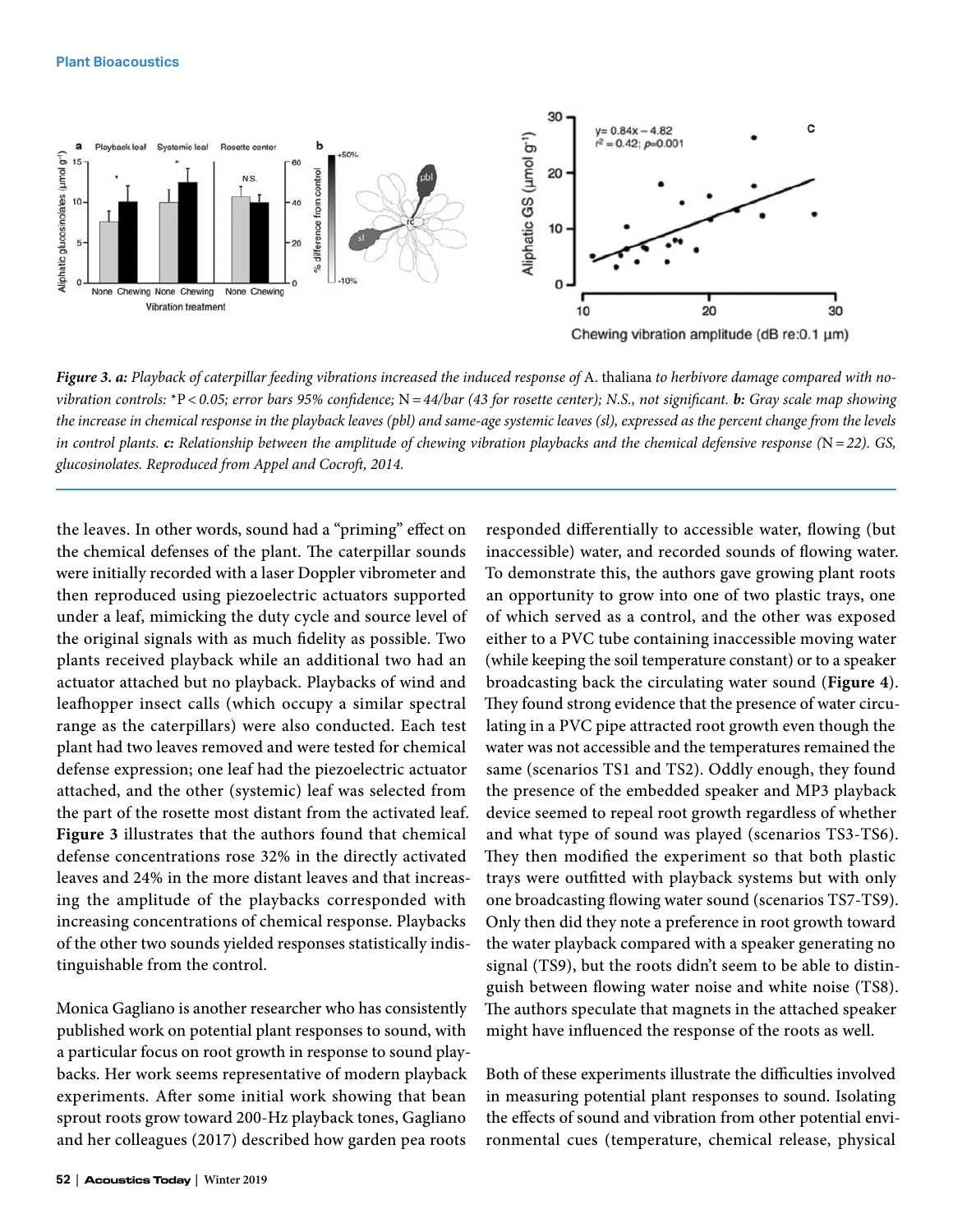*Figure 4. a-c: Experimental setup configurations showing treatment (red) and control (green) root cups. A and B: number of seedlings that directed their roots toward the treatment side (white bars) across all test scenarios (scenarios TS1 to TS9). Gray bars, seedlings that did not choose the treatment side; red dashed lines, distinct scenarios. See text for more details. Reprinted from Gagliano et al., 2017, with permission.* 



contact, magnetism) is difficult, as is accurately replicating the spectrum, amplitude, and temporal structure of the sound stimulus. There also remains the fundamental question as to whether plants are potentially responding to short-range mechanical vibration, near-field acoustic particle motion, or true acoustic sound, in the sense of a far-field airborne pressure perturbation (ten Cate, 2013).

Despite these challenges, a growth spurt of new results over the past two decades has stimulated a parallel theoretical debate in the literature about potential underlying mechanisms for sound reception and response: alterations in gene transcription, soluble protein content, or other cellular level effects such as changes in the plasma membrane protein structure of microfilament rearrangements (Hilker et al., 2016; Mishra et al., 2016). The state of the discussion at present seems reminiscent of the arguments about continental drift at the turn of the twentieth century; there was empirical evidence that continents had shifted their positions in the past, but no one could provide a theoretical explanation into how granite-based continents could plow across basaltic sea floors. It remains uncertain where the present debate will go, but it seems certain that improved low-cost acoustic playback equipment and better experimental technique have added new fertilizer to some old questions.

## **Taking Root in the Acoustical Society of America**

Plant bioacoustics covers many different fields of expertise and many different topics, but a consistent feature about most of this research is that the advent of modern signal processing has opened up many opportunities for field biologists to explore the topic. Another consistent feature is that very little of it has been presented at ASA conferences or published in *The Journal of the Acoustical Society of America*. Instead, the work has generally been presented in biological or agricultural journals. One wonders whether the current organization of the technical committees of the Society makes it difficult for plant bioacoustic research to find a natural venue, and if so, whether the society may be missing an opportunity to branch out into a new frontier of bioacoustics.

#### **References**

Appel, H. M., and Cocroft, R. (2014). Plants respond to leaf vibrations caused by insect herbivore chewing. *Oecologia* 175(4), 1257-1266.

De Luca, P. A., and Vallejo-Marín, M. (2013). What's the 'buzz' about? The ecology and evolutionary significance of buzz-pollination. *Current Opinion in Plant Biology* 16(4), 429-435.